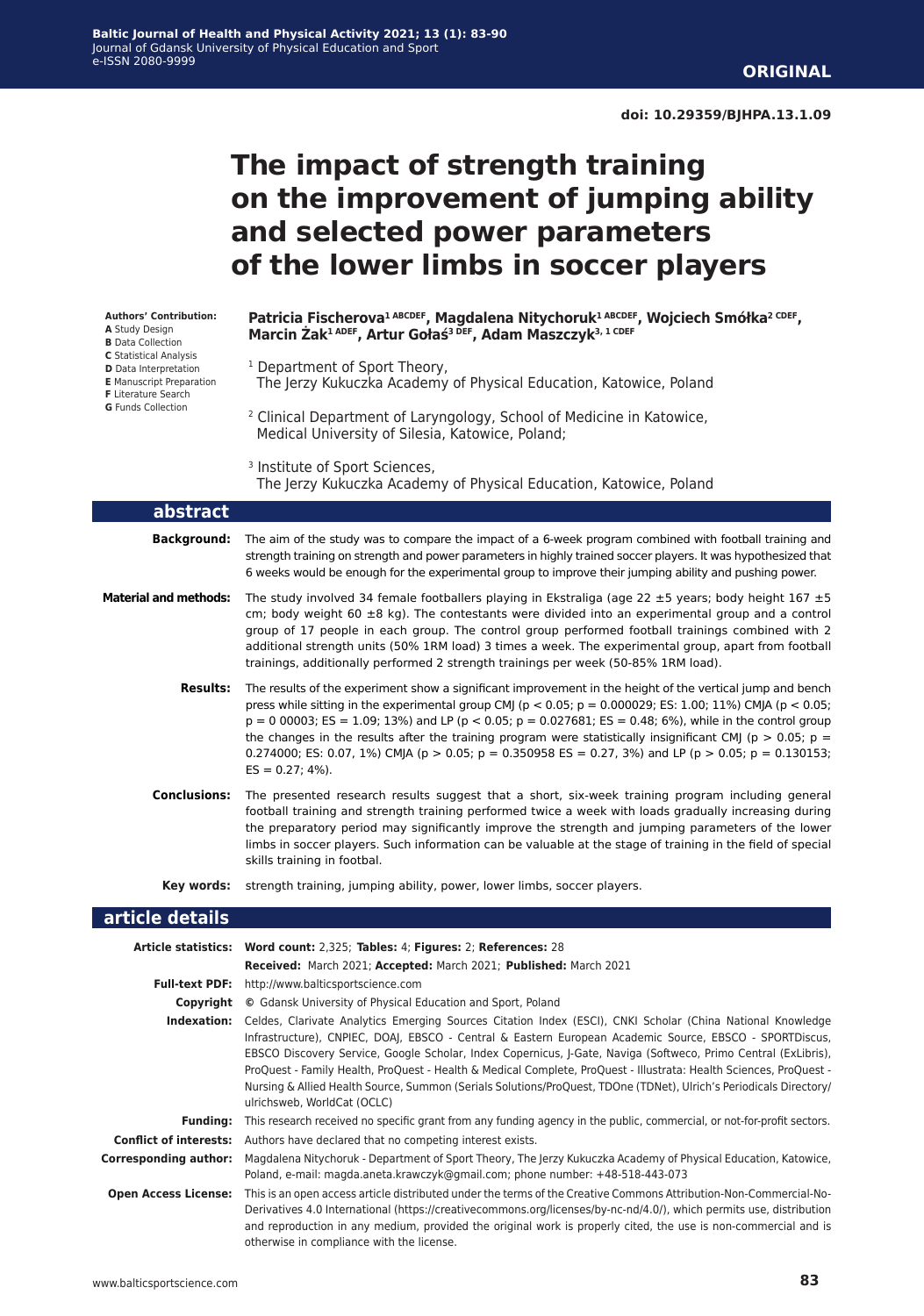# **introduction**

The most important factors influencing the result during the game are soccer/football<sup>1</sup> skills, tactical and mental preparation and high motor skills: endurance, speed, strength and coordination [1, 2]. When analyzing football players' motor activities, we noticed a recurring profile of work with short-term intense efforts, dynamic movements (e.g. jump, slide, change of direction, contact situation with an opponent) [3, 4], which occurs alternately with low-intensity efforts [3].

To prepare players well for league games, the preparatory period should be conducted well and precisely. During this period, coaches have more time to introduce new tactical elements, to improve the technique and cooperation in a team, and, most importantly, to prepare for motor skills.

During the season, there is no time to improve the efficiency, it can only be maintained at a high level with various additional exercises, which during the preparatory period the athlete will gain through training. Therefore, so much attention is paid to motor preparation in the preparatory period [1].

The motor preparation of women in football is of particular importance as women are more prone to lower limb injuries, overloads and injuries of the musculoskeletal system than men (e.g. damage to the anterior cruciate ligament ACL) [5–8]. This is mainly due to anatomical, hormonal, biomechanical and neuromuscular factors [5,7]. Balanced motor development, which is a combination of stability, endurance, mobility and muscle strength, determines the effectiveness of movement and prevents contusion [9,10].

Developing a high level of muscular strength is a decisive goal in preparing a football player for competition [11] as stronger athletes perform better [12]. Properly performed strength training improves the maximum running speed, increases acceleration, improves endurance, increases the jump height, improves the efficiency of changes in the direction of running and the power of kicking the ball [13,14]. These aspects are very important during the game when the player acyclically performs motor activities such as sprinting with the ball, off the ball, lunges, accelerations, rapid changes of direction, jumps and many others [3,4].

This study aims to compare muscle strength and power parameters before and after the preparatory period using a 6-week program based on soccer training and soccer strength training in highly skilled female soccer players. We hypothesized that a 6-week training program was sufficient to correct neuromuscular factors (i.e., explosive power of the lower limbs). Strength training was based on bilateral exercises strengthening the neuromuscular factors, on exercises shaping muscle strength using movement patterns, muscle power and body stability.

# **material and methods**

### **Characteristics of the studied group**

The study was carried out at the Laboratory of Muscular Strength and Power at the Jerzy Kukuczka Academy of Physical Education in Katowice. The study involved 34 female footballers playing in the Polish Ekstraliga (age:  $22 \pm 5$  years; body height:  $167 \pm 5$  cm; body weight  $60 \pm 8$  kg). The contestants were divided into two groups, the experimental and the control group, with 17 contestants in each group. Eleven competitors from each group were randomly selected for the final tests.

<sup>1</sup> In this text, the authors use the terms soccer and football interchangeably - football in the sense of "association football".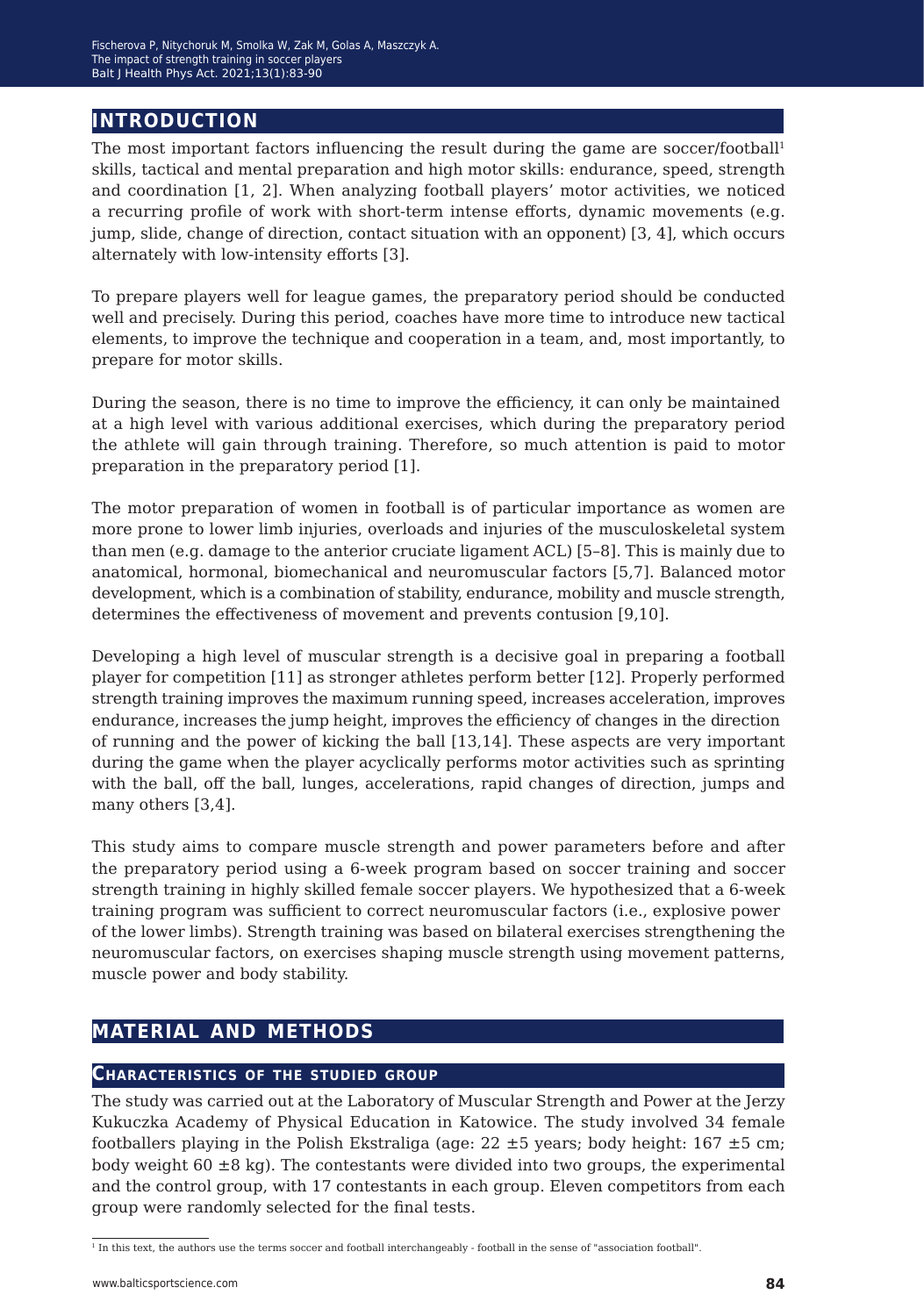### **Description of the experiment**

The study of jumping parameters and power of the lower limbs was carried out at two time intervals, before the beginning of the preparatory period and before the starting period, both groups conducted a 6-week training plan between the tests. The test included the leg press power test and the vertical jump power test.

# **Test on Keizer Air300 Leg Press, both [LP]**

The test consisted of pressing the load while sitting. The adjustable sitting position protected the lower back, keeping it stabilized, which allowed the gluteal muscles to stretch better and allowed them to be more active during the exercise. First, 1 RM was established and 5 minutes later, a test was conducted where the competitor pressed both times with a weight of 60% 1RM. This test examined the maximum concentric force of the lower extremities divided by the athlete's body weight (W/kg).

### **Test on <sup>a</sup> force plate**

The test is performed on the AMTI force plate. The aim of the study is to assess the height and power of the lower limbs during counter movement jump with arm swing (CMJA) and without (CMJ) based on the measured ground reaction force.

### **6-week training plan for the control group and experimental game**

The surveyed team took part in a 6-week preparation for the main games in women's football. One week consisted of 3 soccer training units, including one friendly match and two strength training units. All players playing in different positions together with the goalkeepers participated in the same strength training. In the first training session, the maximum strength level of each competitor was determined in each exercise using the CM (maximum weight) test. Football training sessions were held on an artificial pitch 3 times a week, and consisted of small and large games of high intensity (mixed zone). Strength training took place twice a week, one of which was used as the base training for strength. The second training, on the other hand, included prophylaxis, correction and equalization of pathological muscle imbalance. The last training unit of the week was a control game, i.e. the friendly match.

### **Strength training**

The 6-week training plan prepared by a coach of motor preparation was aimed at regaining the correct muscle balance, improving central stabilization and preventing the most common injuries in women. The training was based on energy systems: a 4-week plan to build the maximum muscle strength (glycolytic system), a 1-week plan with a predominance of fast glycolysis and a 1-week advantage of the phosphagen system.

The players in the experimental group performed a 60-minute circuit training at 8 stations twice a week. In the first and second training sessions, the stations included 3 different bilateral exercises for the lower limbs, 3 stabilization exercises and 2 exercises for the upper limbs. 10 repetitions at a 2-0-1-0 rate and at 70% 1RM (week 1), 75% 1RM (week 2), 80% 1RM (week 3), and 85% 1RM (week 4). In the following week the weight was changed to maintain the dynamics of the movement (50% 1RM, 8 repetitions in week 5, and 6 repetitions in week 6, at the pace of movement 4-0-1-0) [Tab.1,2]. The rest period between series was 30–60 seconds. The stations in the first and second training consisted of 3 different exercises for the lower limbs (back squat with the barbell, front squat, deadlift, forward drop of the torso while kneeling, lifting the hips with the barbell, rolling the fitness ball while lying back), 3 exercises stabilizing (front and side platform) and 2 exercises for the upper limbs (pull-ups, push-ups, moving the dumbbell behind the head while lying on the back, Spiderman push-ups). The control group followed the same training program, but the load ranged from 50–60% 1 RM and with 6–8 repetitions for each limb in the series.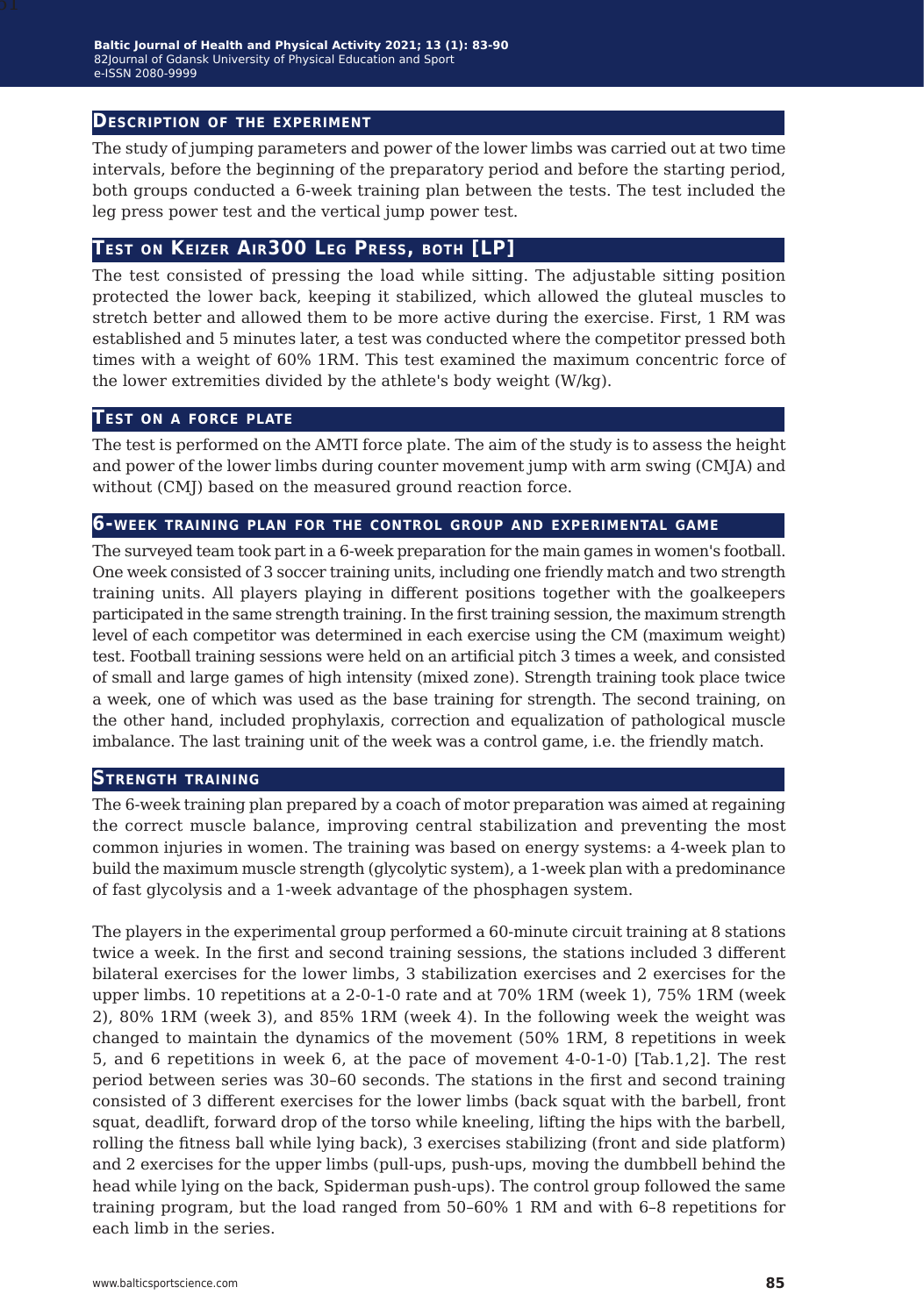|                | <b>MONDAY</b>                           | 1 <sup>st</sup> W<br>(70%<br>1RM) | 2 <sup>nd</sup> W<br>(75%<br>1RM) | 3rd W<br>80%<br>1RM) | 4 <sup>th</sup> W<br>(85%<br>1RM) | 5 <sup>th</sup> W<br>(50%<br>1RM) | 6 <sup>th</sup> W<br>(50%<br>1RM) |   |
|----------------|-----------------------------------------|-----------------------------------|-----------------------------------|----------------------|-----------------------------------|-----------------------------------|-----------------------------------|---|
| 1              | Back squat                              | 6                                 | 6                                 | 6                    | 6                                 | 8                                 | 8                                 | 3 |
| 2              | Basic plank                             | UT                                | $UT+15$<br>sec                    | $UT+20$<br>sec       | $UT+30$<br>sec                    | UT                                | UT                                | 3 |
| 3              | Hip trust                               | ٠                                 | 10                                | 8                    | 6                                 |                                   | ٠                                 | 3 |
|                | Swiss Ball Leg Curl                     | 12                                |                                   |                      |                                   | 30 sec                            | 30 sec                            | 3 |
| 4              | Side plank LS                           | UT                                | $UT+15$<br>sec                    | $UT+20$<br>sec       | $UT+30$<br>sec                    | UT                                | UT                                | 3 |
| 5              | Lying Dumbbell Pullover<br>to Extension | 12                                | 12                                | 12                   | 12                                | 10                                | 8                                 | 3 |
| 6              | Romanian deadlift                       | 8                                 | 8                                 | 8                    | 8                                 | 10                                | 8                                 | 3 |
| $\overline{7}$ | Spider-man push- ups                    | 6                                 | 8                                 | 10                   | 12                                | 8                                 | 6                                 | 3 |
| 8              | Side plank RS                           | UT                                | $UT+15$<br>sec                    | $UT+20$<br>sec       | $UT+30$<br>sec                    | UT                                | UT                                | 3 |

#### Table 1. Summary of the strength training program of the experimental group on Monday

note: UT - until tearing; LS - left size; RS - right size; W - week; RM - repetition maximum

Table 2. Summary of the strength training program of the experimental group on Wednesday

|   | WEDNESDAY                               | 1 <sup>st</sup> W<br>(70%<br>1RM) | $2nd$ W<br>(75%<br>1RM) | 3rd W<br>(80%<br>1RM) | 4 <sup>th</sup> W<br>(85%<br>1RM) | 5 <sup>th</sup> W<br>(50%<br>1RM) | 6 <sup>th</sup> W<br>(50%<br>1RM) |   |
|---|-----------------------------------------|-----------------------------------|-------------------------|-----------------------|-----------------------------------|-----------------------------------|-----------------------------------|---|
|   | Back squat                              | 6                                 | 6                       | 6                     | 6                                 | 8                                 | 6                                 | 3 |
| 2 | Basic plank                             | UT                                | $UT+15$<br>sec          | $UT+20$<br>sec        | $UT+30$<br>sec                    | UT                                | UT                                | 3 |
| 3 | Hip trust                               | 12                                | 12                      | 14                    | 16                                | 12                                | 10                                | 3 |
| 4 | Side plank LS                           | UT                                | $UT+15$<br>sec          | $UT+20$<br>sec        | $UT+30$<br>sec                    | UT                                | UT                                | 3 |
| 5 | Lying Dumbbell Pullover<br>to Extension | 6                                 | 6                       | 8                     | 10                                | 8                                 | 6                                 | 5 |
| 6 | Romanian deadlift                       | 6                                 | 6                       | 8                     | 10                                | 8                                 | 6                                 | 5 |
| 7 | Spider-man push- ups                    | 12(2)                             | 12(2)                   | 14(2)                 | 16(2)                             | 10(2)                             | 8(2)                              | 3 |
| 8 | Side plank RS                           | UT                                | $UT+15$<br>sec          | $UT+20$<br>sec        | $UT+30$<br>sec                    | UT                                | UT                                | 3 |

note: UT - until tearing; LS - left size; RS - right size; W - week; RM - repetition maximum

### **Statistical analysis**

The test results were initially processed in MS Excel and then analyzed in STATISTICA. Student's T-test for dependent samples was used to assess the significance of changes in the power strength of the players before and after the training protocol. The statistical significance level for the t-test was set at  $p < 0.05$ . The size of the difference or effect size (ES) was calculated according to Cohen's d and interpreted as small  $(> 0.2$  and  $< 0.5)$ , medium (≥ 0.5 and < 0, 8) or large (≥ 0.8) [15].

# **results**

### **Leg press**

The results of the test in the experimental group on the Kaiser leg press (LP) device testing the power of the lower limbs before the beginning of the preparatory period (mean 22.88 ±3.12 W/kg) changed, and the competitors improved the result obtained after the preparatory period (mean  $24.23 \pm 2.46$  W/kg). The differences were statistically significant  $(p < 0.05; p = 0.027681; ES = 0.48; 6\%).$  There was no significant improvement in the results of peak power in the control group ( $p > 0.05$ ;  $p = 0.130153$ ; ES = 0.27; 4%).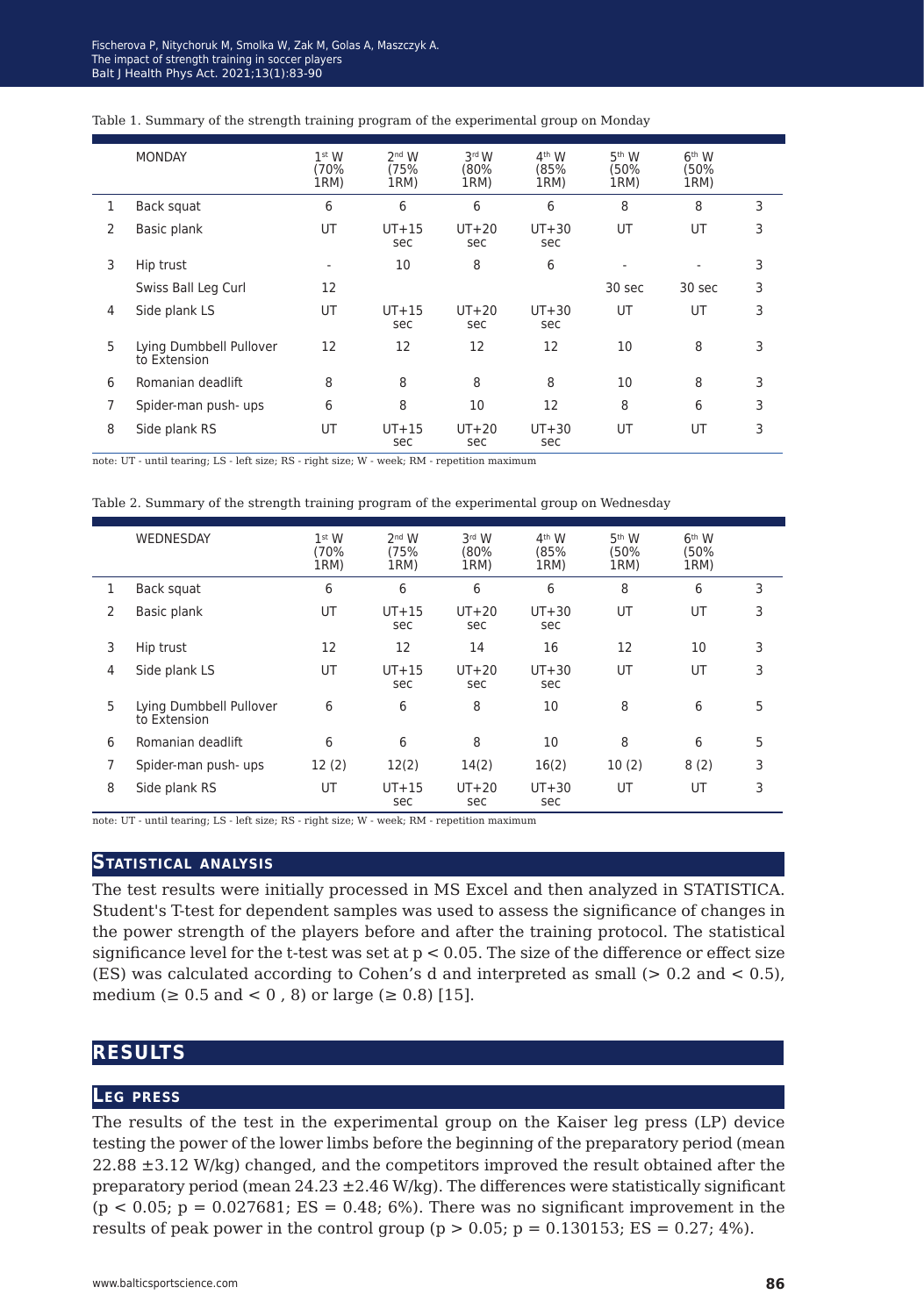### **CMJA and CMJ**

In the experimental group, the counter movement jump without arm swing (CMJ) before (mean  $31.24 \pm 3.7$  cm) and after (mean  $34.71 \pm 3.2$  cm) the preparatory period changed and was statistically significant ( $p < 0$ , 05;  $p = 0.000029$ ; ES: 1.00) (Fig. 1, Table 2) compared to the control group, where the results were statistically insignificant ( $p > 0.05$ ;  $p = 0.274000$ ; ES: 0.07; 1%) (Table 3).

Table 3. The results of the student's t-test for dependent samples for CMJ, CMJA and LP in the experimental group

|             | Mean PRE | SD PRE | Mean<br><b>POST</b> | <b>SD POST</b> | difference<br>[%] |            | p < 0.05 | Cohen's d | ES    |
|-------------|----------|--------|---------------------|----------------|-------------------|------------|----------|-----------|-------|
| <b>CMI</b>  | 31.25    | 3.73   | 34.72               | 3.20           | 11%               | $-6.5111$  | 0.000029 | 0.998     | large |
| <b>CMJA</b> | 34.55    | 4.20   | 39.20               | 4.29           | 13%               | $-6.48912$ | 0.00003  | 1.094     | large |
| Leg Press   | 22.88    | 3.12   | 24.23               | 2.47           | 6%                | $-2.5046$  | 0.027681 | 0.48      | small |

CMJ (cm) - counter movement jump, CMJA (cm) - counter movement jump with arm swing, LP (W / kg) - leg press, SD - standard deviation, t - test result, df - number of degrees of freedom, p - probability level, ES - effect size

The explosive power of the lower limbs in the CMJA jump test before the preparatory period was lower (mean  $34.55 \pm 4.2$ ) than in the results after the preparatory period (mean  $39.2 \pm 4.29$ ) in the experimental group (Fig. 1). This means that the female players improved their swing jump by an average of 13%, and the differences were statistically significant ( $p < 0.05$ ;  $p = 0.000030$ ; ES: 1.09). In the control group, the improvement was not statistically significant ( $p > 0.05$ ;  $p = 0.350958$  ES = 0.27; 3%) (Table 4).

Table 4. The results of the student's t-test for dependent samples for CMJ, CMJA and LP in the control group

|             | Mean PRE | SD PRE | Mean<br>POST | SD POST | difference<br>[%] |             | p < 0.05 | Cohen's d | ES    |
|-------------|----------|--------|--------------|---------|-------------------|-------------|----------|-----------|-------|
| <b>CMI</b>  | 30.99    | 3.85   | 31.28        | 4.09    | 1%                | -1.15742    | 0.274000 | 0.07      | small |
| <b>CMIA</b> | 34.16    | 3.54   | 35.23        | 4.29    | 3%                | $-0.978387$ | 0.350958 | 0.27      | small |
| Leg Press   | 20.97    | 2.82   | 21.81        | 3.31    | 4%                | $-1.64905$  | 0.130153 | 0.27      | small |

CMJ (cm) - counter movement jump, CMJA (cm) - counter movement jump with arm swing, LP (W / kg) - leg press, SD - standard deviation, t - test result, df - number of degrees of freedom, p - probability level, ES - effect size

Comparing CMJ and CMJA in the experimental group, it can be seen that the mean CMJA jump before the 6-week period (34.55 cm) is similar to the mean CMJ jump after the preparatory period (34.71 cm). This means that the players jumped up without a swing almost the same as 6 weeks before with the swing (Fig. 1).





Note: CMJ - counter movement jump; CMJA - counter movement jump with arms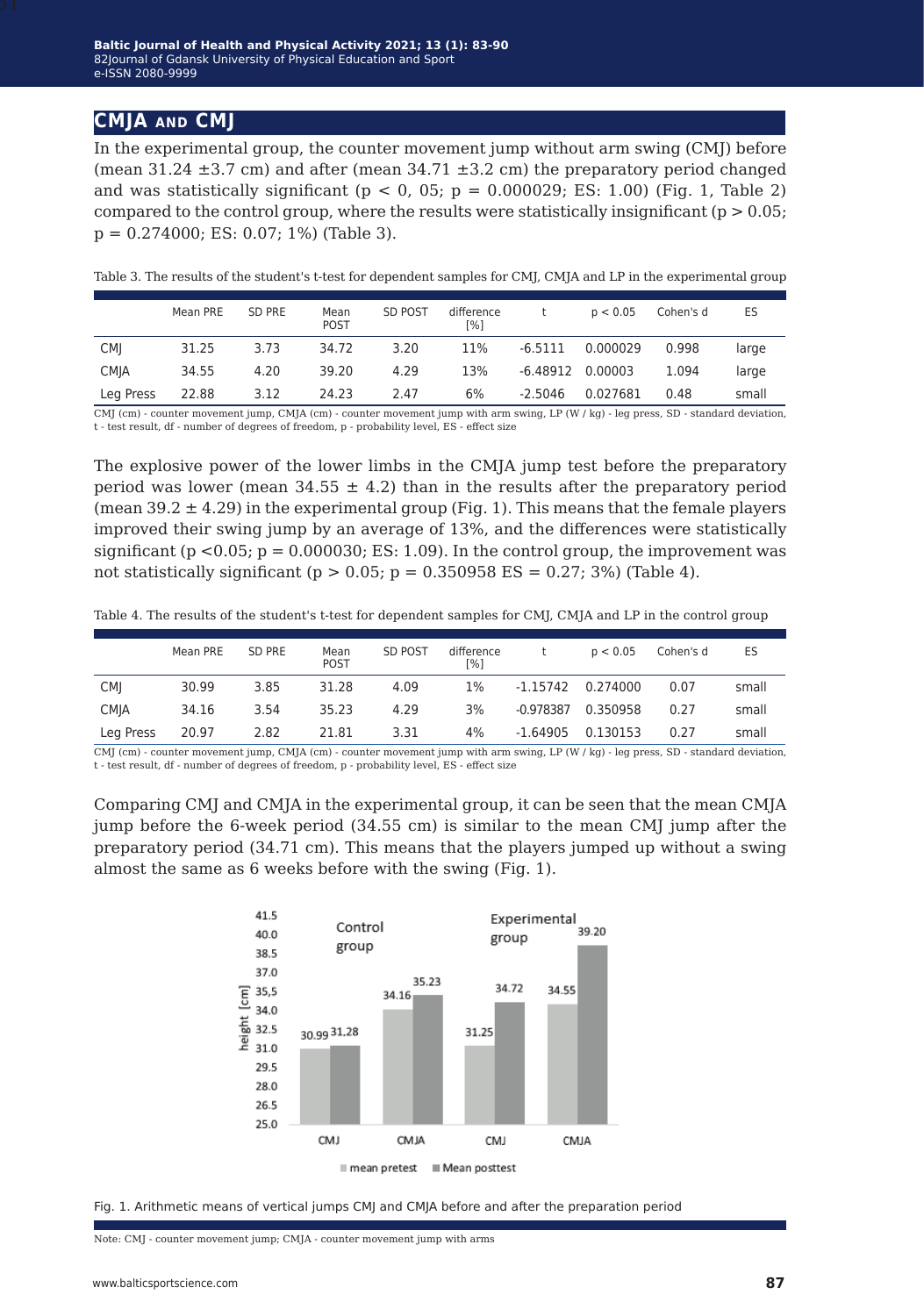The results of the est in the experimental group on the Kaiser leg press (LP) device, testing the power of the lower limbs before the beginning of the preparatory period (mean 22.88 3.12 W/kg) changed, and the competitors improved the result obtained after the preapratory period (mean 24.23 2.46 W/kg) (Fig. 2).



Fig. 2. Arithmetic means of peak bench press power while sitting on the leg press machine before and after the preparation period

# **discussion**

The purpose of this study was to evaluate parameters related to explosive power during a sixweek strength and soccer program in soccer players. In line with our initial hypothesis, this program improved vertical jump performance and peak leg power in professional soccer players.

In the current study, the test of the maximum power parameters on a leg press device in the experimental group changed significantly ( $p < 005$ ; ES = 0.48). Soccer players improved their pre-season performance by 6%. The CMJ stroke height increased by 11% and the CMJA by 13%.

Others have also documented improvement after 6 weeks of additional strength training. Marques et al. [16] noted that in young footballers 6 weeks' of strength training combined with plyometric exercises and football training resulted in an increase in jump efficiency by 7.7% in comparison to football training alone. Styles et al. [17] determined that a 6-week strength training program increased the squat strength of professional soccer players, which could result in improvements in sprinting and jumping.

In our research, in the experimental group, the female athletes performed strength training based on multi-joint complex exercises, which resulted in an increase in jumping parameters and explosive power.

Similar changes were also noticed by de Hoyo et al. [18] who, after 10 weeks of strength training based on the maximum concentric and eccentric load with a combination of exercises — leg-curl exercise and half squat (squat with a barbell) — observed an improvement in CMJ tests (ES: 0.58). A year later, the same authors, de Hoyo et al. [19], found that a halfsquat exercise improved jumping and sprint skills more than running or plyometric training. Hammami et al. [20] observed that performing an 8-week program of additional strength training (back half-squat – 70–90% 1RM / 3–5 sets / 3–8 reps) performed twice a week before standard training sessions improved jumping performance (CMJ) in young footballers. The same author, Hammami [21], stated one year later that 8 weeks of strength training improved key performance components (maximum power) in younger players compared to standard seasonal training. Chelly et al. [22] proved that 2 sessions of squat exercises per week improved sprint running, jumping and peak power in 17-year-old footballers.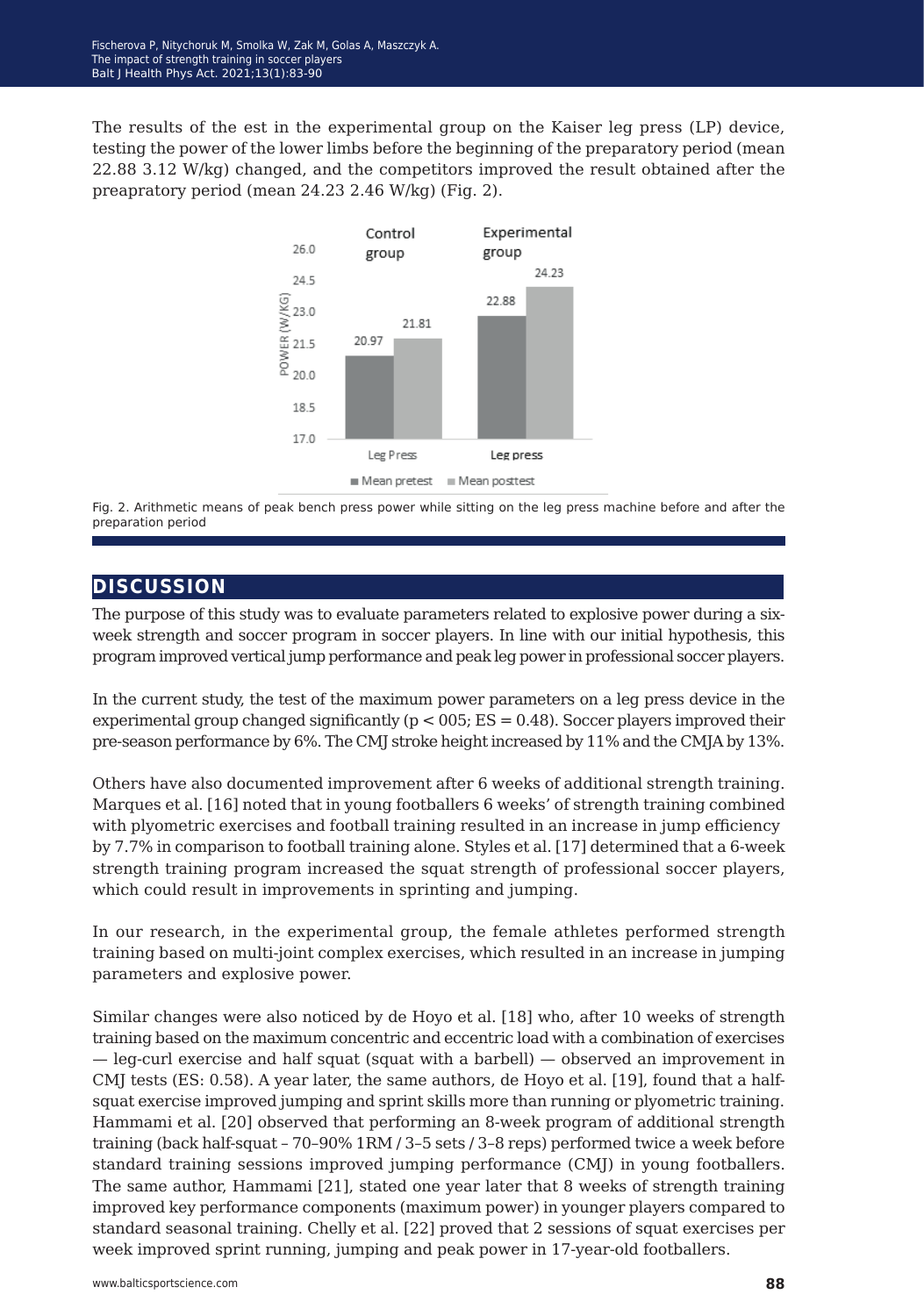Earlier studies by other authors were conducted only on male subjects (amateurs, elite footballers, young footballers) [11, 18, 17, 19, 21]. In other authors' studies on the effect of strength training in women practicing other team games also improved power parameters. Hammami [23] proved that 10 weeks of combined strength training influenced explosive muscle performance in young handball players.

Differences between men and women may be important when comparing physical fitness, for example. Lopes [24] found that in physical fitness tests men showed higher values of power and strength of the lower limbs, as well as endurance than women. Morawetz [25] found that eccentric training could have the same effect on women and men. In practice, the possible greater loss of strength in women immediately after eccentric exercise would be one potential gender difference.

Askow [26] noticed that, when strength was normalized, no significant differences between the sexes were observed and concluded that differences between males and females may appear sooner from strength than from biological sex. Walts [27] proved that strength training does not alter subcutaneous or intermuscular fat, regardless of gender. Kossow [17] found no significant interaction between the type of plyometric exercise and gender. Thanks to these studies, it can be concluded that the increase in muscle power after training is independent of gender.

However, there are also studies in which strength training did not bring the effect of increasing maximum power. Bouteraa [28] noticed that additional 8-week balance and plyometric training in young basketball players showed no significant differences in jump height (CMJ). It could be caused by many factors, e.g. selection of exercises, load, number of repetitions or already high threshold of achieving maximum explosive power in individual players.

# **conclusions**

Based on the results of this study, the following conclusions can be drawn about the power parameters of female soccer players:

- 1. Female competitors in the experimental group significantly improved their power parameters in all three tests compared to the control group
- 2. A 6-week program of football training sessions combined with 2 strength training sessions a week with a changing load every week was enough to improve these parameters.
- 3. The contestants improved the explosive power of the lower limbs by not performing plyometric exercises.
- 4. Strength training was also used to prevent injury during the competition period. Additional tests are recommended at the end of the competition period to check whether the strength training performed during the preparatory period and the competition period prevented injury.

# **references**

- [1] Chmura J, Chmura P, Ciastoń J. Przygotowanie motoryczne piłkarzy do wysiłku startowego [Motor preparation of footballers for the starting effort]. Sport Wyczynowy. 2018;46(10-12):526-528.
- [2] Soroka A. Identyfikowanie różnic w sytuacyjnie uwarunkowanych zmianach sprawności działania w grze w piłkę nożną graczy i zespołów reprezentujących mistrzowski poziom umiejętności [Identifying differences in situational changes in the performance of players and teams representing the championship level of skills in football]. Siedlce; 2018, 7-153.
- [3] Chmura J. Charakterystyka zespołowych gier. Piłka nożna [Characteristics of team games. Football]. In: Zając A, Chmura J, eds. Współczesny system szkolenia w zespołowych grach sportowych [Contemporary training system in team sports games]. Katowice: Akademia Wychowania Fizycznego; 2016, 25–26.
- [4] Sghair Z, Ben-Moussa Z, Kebsi W, et al. Strength training reduces injury rate in elite young soccer players during one season. J Strength Cond Res. 2016;30(5):1295–1307. doi: [10.1519/JSC.0000000000000920](https://doi.org/10.1519/JSC.0000000000000920)